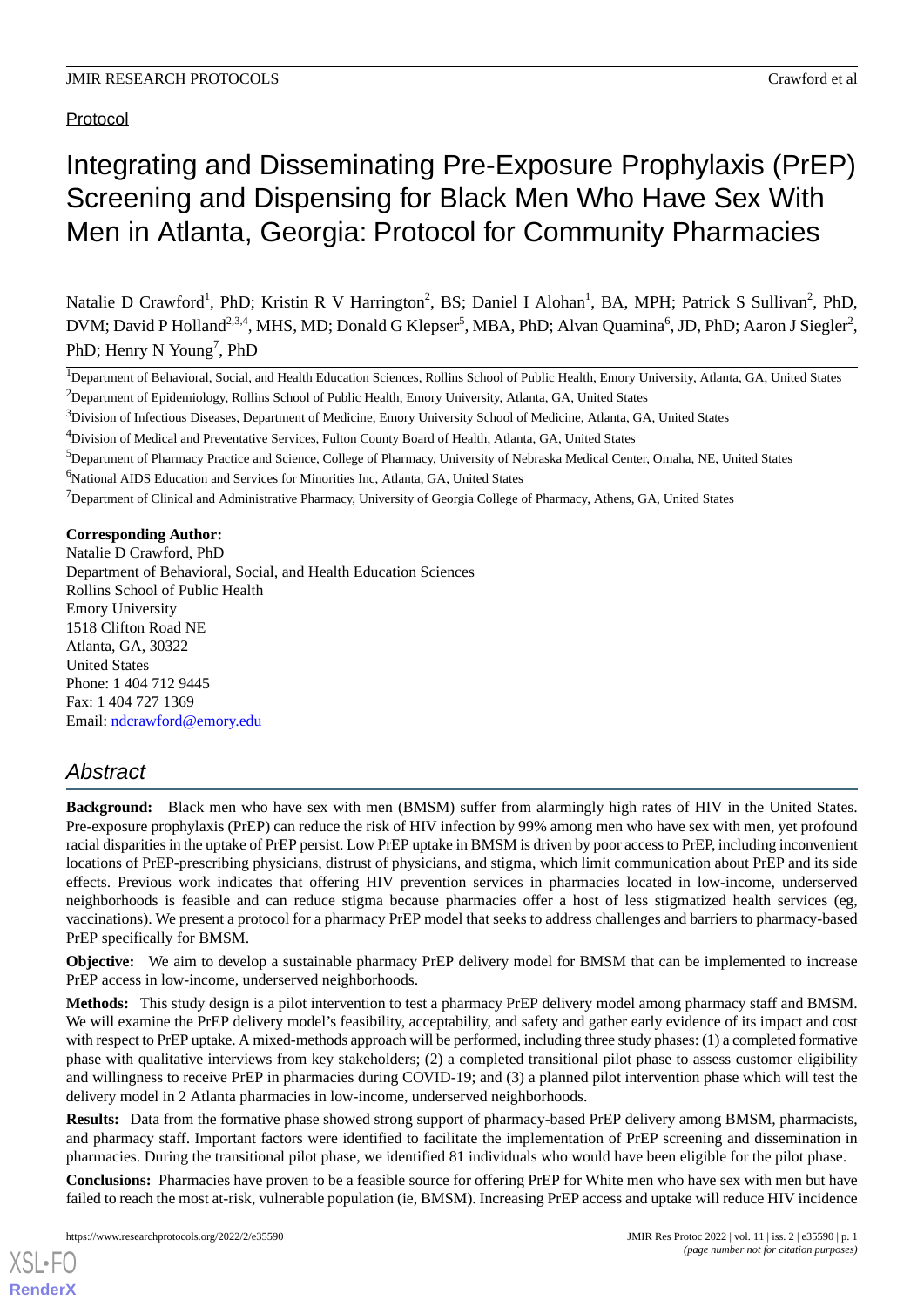and racial inequities in HIV. Translational studies are required to build further evidence and scale pharmacy-based PrEP services specifically for populations that are disconnected from HIV prevention resources.

**International Registered Report Identifier (IRRID):** DERR1-10.2196/35590

(JMIR Res Protoc 2022;11(2):e35590) doi: [10.2196/35590](http://dx.doi.org/10.2196/35590)

#### **KEYWORDS**

PrEP; MSM; HIV; prevention; pharmacy; implementation; pre-exposure prophylaxis; men who have sex with men; protocol; integration; dissemination; prophylaxis; screening; race; demographic; sex; sexuality; development; access

### *Introduction*

Black men who have sex with men (BMSM) bear the highest burden of HIV in the US*.* Between 2015 and 2019, HIV diagnoses decreased by 18% for White men who have sex with men (WMSM) but decreased only by 5% for BMSM [\[1](#page-8-0),[2\]](#page-8-1). In Georgia—where the proposed study will take place—Black individuals make up less than 40% of the population but represent 71% of new HIV diagnoses [[3\]](#page-8-2). Pre-exposure prophylaxis (PrEP) is the single most effective HIV prevention strategy, yet it is underutilized among BMSM. When taken every day, PrEP reduces the risk of HIV infection by approximately 99% among MSM, yet profound racial disparities in the uptake of PrEP persist [\[4](#page-8-3)-[6](#page-8-4)]. Studies estimate that 48-70% of BMSM are willing to use PrEP [\[7](#page-8-5),[8\]](#page-9-0). Yet, uptake among Black individuals is only about 10% [\[9](#page-9-1)]. Lower insurance rates among Black compared to White individuals [[10\]](#page-9-2) may be a barrier to PrEP uptake. But, evidence of comparable insurance rates among BMSM and WMSM [[11\]](#page-9-3), federal legislation mandating PrEP coverage by insurance companies, and supplementary PrEP prescription payment programs do not completely explain significant inequities in PrEP uptake [[12\]](#page-9-4). Indeed, limited access to PrEP, including inconvenient locations of PrEP-prescribing physicians [[8](#page-9-0)[,13](#page-9-5)[-17](#page-9-6)], distrust of physicians, and stigma, which limit communication about PrEP and its side effects [[13,](#page-9-5)[17\]](#page-9-6), are noted as critical barriers to PrEP that must be improved to reduce HIV [\[7](#page-8-5),[8](#page-9-0)].

There is a strong scientific premise for increasing PrEP delivery in pharmacies to improve PrEP uptake among BMSM. About 95% of Americans live within 5 miles of a pharmacy; pharmacies have flexible hours, and pharmacists have high credibility with community members [[18\]](#page-9-7). Studies have shown pharmacies can engage with high-risk populations to reduce HIV risk behaviors [[19-](#page-9-8)[22\]](#page-9-9) and provide primary prevention services, including immunizations [[23\]](#page-9-10), blood pressure screenings [\[24](#page-9-11)], and HIV testing [\[25](#page-9-12)-[28\]](#page-9-13). PrEP has also been sustainably offered in some pharmacies. In one Seattle pharmacy, almost 100% of mostly WMSM patients initiated PrEP, and 75% followed up for continued PrEP [[5\]](#page-8-6). Following this, 188 Walgreens across the US have offered PrEP through their existing in-pharmacy clinics [\[29](#page-9-14)[,30](#page-10-0)]. Existing pharmacy PrEP models, however, have not been tailored for BMSM and are critically needed to reduce HIV transmission and ultimately end the HIV epidemic [\[31](#page-10-1)]. Prior work indicates that offering HIV prevention services in pharmacies located in low-income, underserved neighborhoods is feasible [[25\]](#page-9-12) and can reduce stigma because pharmacies offer a host of less stigmatized health services (eg, vaccinations) [\[29](#page-9-14)]. Further, both MSM and

pharmacists have expressed strong support for PrEP screening and dispensing via pharmacies, given their convenience and accessibility [[32\]](#page-10-2). Thus, pharmacy-based HIV prevention services could help overcome stigma and access barriers such as travel.

This protocol describes the development of a culturally appropriate pharmacy PrEP delivery model for BMSM who live in low-income, underserved neighborhoods. This study aims to (1) develop a pharmacy PrEP delivery model by evaluating the barriers to and facilitators of integrating PrEP into existing pharmacy practice among key stakeholders (eg, pharmacists, technicians, PrEP-prescribing physicians, and BMSM); (2) evaluate eligibility and willingness to receive PrEP in pharmacies among BMSM and collect data on customer engagement with PrEP delivery information from pharmacy staff during COVID-19; and (3) pilot test the pharmacy PrEP delivery model and examine its feasibility, acceptability, and safety with respect to PrEP uptake at baseline and at 3-months (the clinically suggested follow-up period) among BMSM.

### *Methods*

#### **Design and Evaluation**

This pilot intervention tests a pharmacy PrEP delivery model among pharmacy staff and BMSM. We will examine the PrEP delivery model's feasibility, acceptability, and safety. A mixed-methods approach will be performed, including three study phases: (1) a completed formative phase with qualitative interviews from 30 key stakeholders including BMSM, pharmacists and pharmacy technicians, and PrEP prescribing clinicians; (2) a completed transitional pilot phase to assess customer eligibility and willingness to receive PrEP in pharmacies during COVID-19; and (3) a planned pilot intervention phase which will test delivery of a pharmacy-based PrEP model provided to 60 BMSM in 2 pharmacies in low-income, underserved neighborhoods. We will describe the recruitment, data collection, and planned analyses for each phase.

#### **Ethics Approval**

Ethics approval was obtained from the Emory University Institutional Review Board (IRB00106370).

#### **Recruitment**

#### *Formative Phase*

A detailed description of the recruitment strategy can be found elsewhere [[32\]](#page-10-2). In brief, participant recruitment during the formative phase varied by key informant group. For pharmacists

 $XS$  • FO **[RenderX](http://www.renderx.com/)**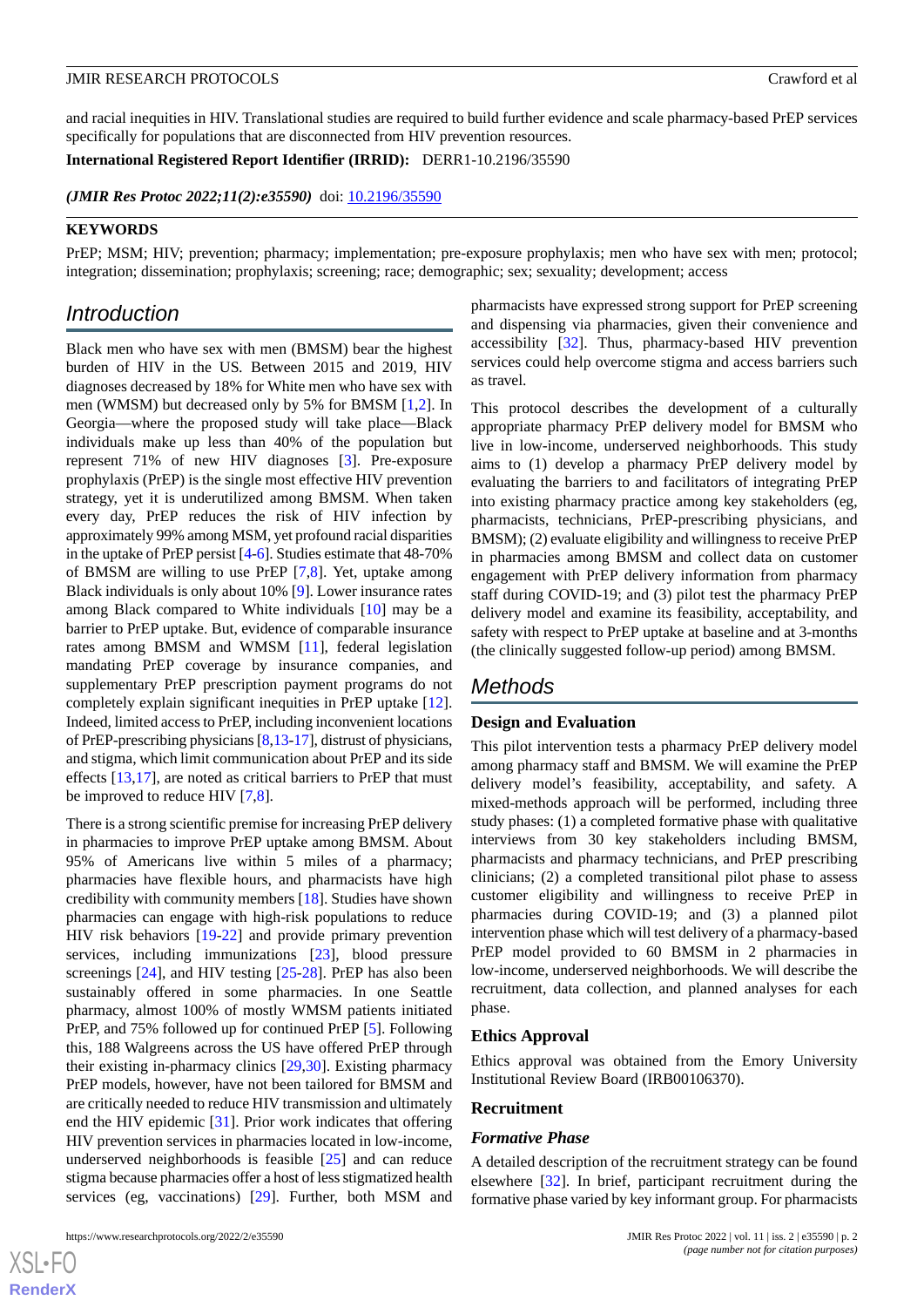$(n=10)$  and technicians  $(n=10)$ , all pharmacies in the highest HIV zip code in Atlanta, as shown by AIDSVu, were identified. AIDSVu is an online, interactive display of HIV prevalence across the US [\[33](#page-10-3)]. Using an existing list of all pharmacies in the state of Georgia obtained from the Georgia Board of Pharmacy, we generated a list of pharmacies from high HIV zip codes and then randomly called each pharmacy to determine whether pharmacists or technicians were interested in participating in the study. When we were unable to reach a pharmacy staff person via phone, we visited the pharmacy during normal business hours.

To recruit BMSM, we relied on referrals from our community partners who advertised our study during business hours for MSM seeking HIV prevention services. We also attended weekly social events hosted by our community partner for recruitment. Participants were eligible to participate if they were 18 years of age or older and identified as gay, bisexual, or same-gender-loving.

#### *Transitional Pilot Phase*

We enrolled 2 pharmacies located in low-income, underserved Atlanta neighborhoods. We obtained consent from at least 1 pharmacist and 2 to 3 technicians at each pharmacy to participate in the study (n=4 per pharmacy).

Posters and flyers were placed in the pharmacy advertising a study about their health to enroll pharmacy customers ([Figure](#page-2-0) [1\)](#page-2-0). Pharmacy staff also placed flyers in customers' medication delivery packages. The posters and flyers included a QR code that directed customers to an online consent and a 10-question screener survey. Customers who completed the eligibility screener received a US \$1 pharmacy coupon regardless of their eligibility in the social behavioral survey. Customers were eligible for the social and behavioral survey if they were: (1) male or trans male, and (2) had any type of sex in the past 6 months, (3) engaged in unprotective sex in the past 6 months, (4) had protected and/or unprotected sex with HIV positive partners in the past 6 months, or (5) injected any drugs in the past 6 months. Eligible customers who completed the social and behavioral survey were compensated US \$25 for their time.

<span id="page-2-0"></span>**Figure 1.** Sample flyers and posters used for participant recruitment. PrEP: pre-exposure prophylaxis.



#### *Pilot Phase*

[XSL](http://www.w3.org/Style/XSL)•FO **[RenderX](http://www.renderx.com/)**

Two pharmacies from the final sampling frame developed during the formative phase will be recruited for the pilot intervention. Eligible pharmacies must have at least two pharmacy staff that are willing to perform study activities which include pharmacy

https://www.researchprotocols.org/2022/2/e35590 JMIR Res Protoc 2022 | vol. 11 | iss. 2 | e35590 | p. 3

training on the study protocol and methods, informing male customers about the study, and communicating with study staff during the customer recruitment period. Pharmacy customers will be considered eligible and offered pharmacy PrEP access if they are: (1) male or trans male, and (2) had any type of sex in the past 6 months, (3) engaged in unprotective sex in the past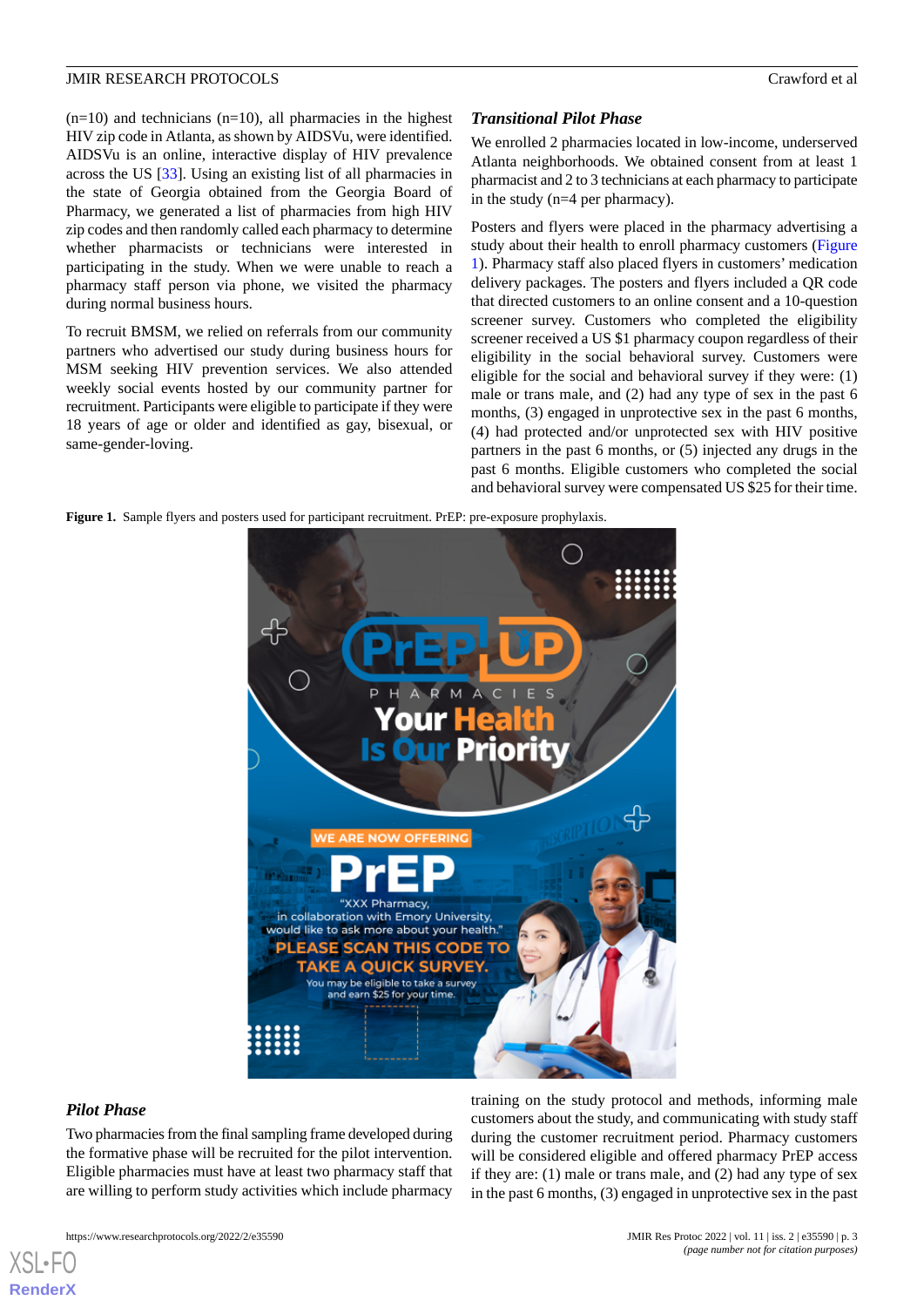6 months, (4) had protected or unprotected sex with HIV positive partners in the past 6 months, or (5) injected any drugs in the past 6 months. Although this PrEP delivery model is being developed for BMSM, Black race is not included in the eligibility criteria to avoid profiling and potentially stigmatizing one racial group. However, since the pharmacies selected to be a part of the study are located in underserved neighborhoods, we anticipate that most customers will be racial minorities.

#### **Data Collection**

#### *Formative Phase*

Measures included in the study will be guided by the systems engineering initiative for patient safety (SEIPS) multilevel model [[34\]](#page-10-4) in order to evaluate whether pharmacy PrEP delivery is organizationally feasible and compatible with pharmacy systems. The conceptual application of SEIPS on pharmacy-based PrEP delivery is shown in [Figure 2](#page-3-0). The first line of entry to improving pharmacy-based PrEP access relies on implementable study activities. In turn, study activities are completed by the pharmacists and technicians with support from distal organizational structures that enable or prohibit tasks in the pharmacy environment relating to workflow or space. These include but are not limited to time constraints, compensation models, and the ability to complete the required activities for

both BMSM and pharmacy staff. Given that pharmacy organizational factors may also underpin stigma towards HIV and HIV prevention services, stigma perceptions among each key stakeholder as well as cultural stigma within the pharmacy organization will also be assessed. Specific questions for pharmacy staff included: support for PrEP screening; policies influencing PrEP delivery; referral and monitoring in pharmacies; potential barriers to the delivery of an intervention in a pharmacy; knowledge of epidemiologic data on HIV; sexual behavior; drug use and PrEP; and sustainability through pharmacy-physician collaboration. In the interviews, we described a preliminary pharmacy-based PrEP screening and delivery model for specific feedback on each step with respect to advertising, engagement of BMSM, costs, and other concerns.

For pharmacists and technicians, we also performed direct observation of the pharmacy to understand routine and nonroutine activities. The door-to-door patient experience of obtaining a prescription and the process implemented behind the counter for filling a prescription were characterized using workflow diagrams for the pharmacy. Patterns were examined across the pharmacy environment to create an overall description that best represents a typical prescription dispensing encounter [[35\]](#page-10-5).

<span id="page-3-0"></span>**Figure 2.** Conceptual framework integrating pharmacy work system influencing PrEP. PrEP: pre-exposure prophylaxis.



#### *Transitional Pilot Phase*

Two pharmacies were chosen to estimate how many customers would be eligible for the pilot phase. Among those who would be eligible, we assessed their willingness to receive PrEP in pharmacies through an electronic social and behavioral survey. The 20-minute social and behavioral survey included questions on demographics, sex and drug use risk behaviors, mental health, social exposures, and the feasibility, acceptability, and safety of the intervention.

### *Pilot Phase*

Pharmacy staff will discreetly inform men (n=60) about the study and determine their willingness to complete an electronic 20-minute social and behavioral screener immediately or schedule an appointment to do so [\(Figure 3\)](#page-4-0). Pharmacy staff will keep a record of those they approach about the study using an electronic log. Men who agree to participate will be directed to an area where they can privately provide electronic informed consent and complete the survey. If they are willing to participate at a later time, they will be scheduled, and their customer visit will be logged. To circumvent potential literacy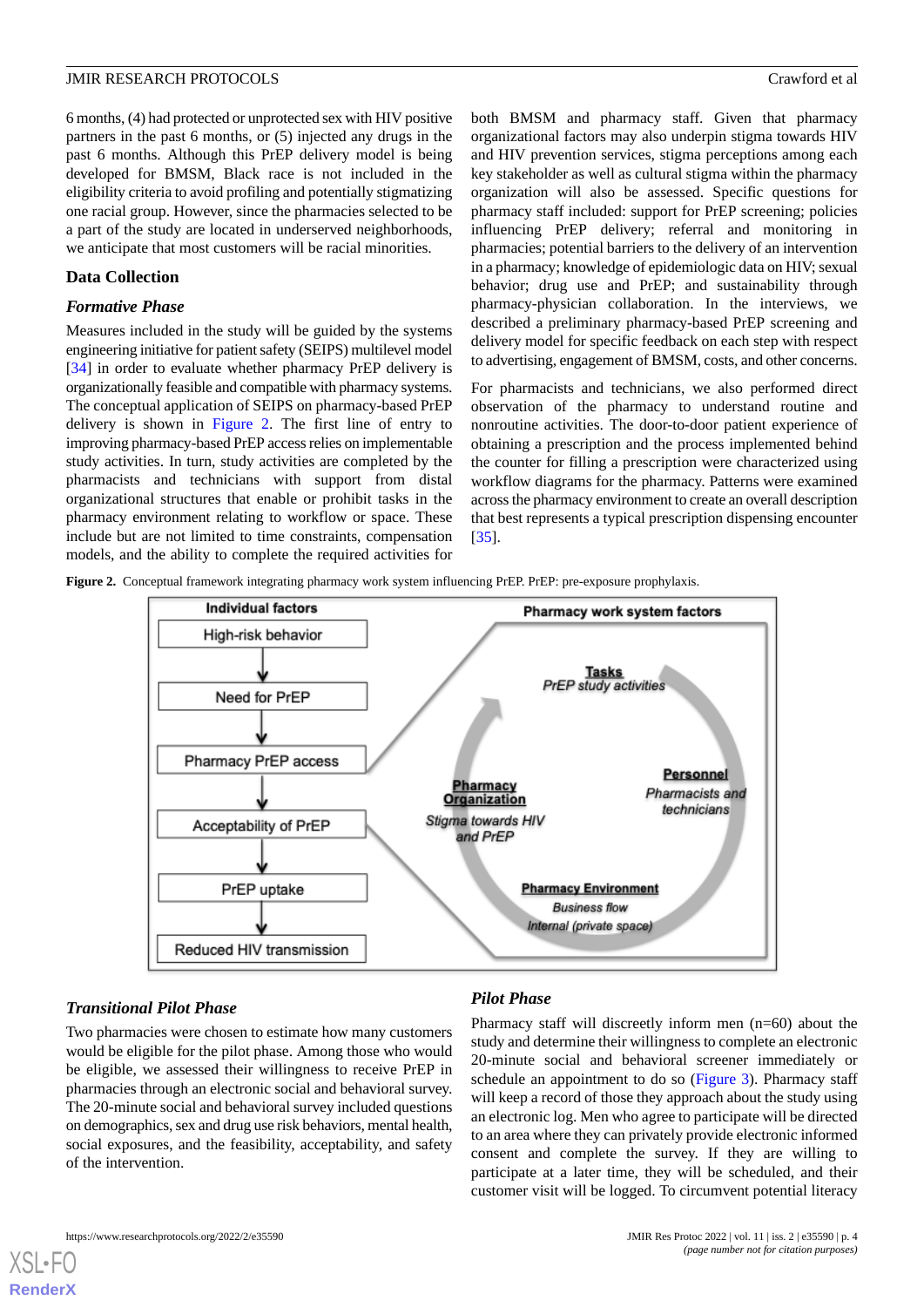issues, the participant will listen to questions via headphones and mark their answers using the touchscreen computer.

<span id="page-4-0"></span>**Figure 3.** Pilot study activities flow chart. BMSM: Black men who have sex with men; PrEP: pre-exposure prophylaxis.



The survey will ascertain demographics, sex and drug use risk behaviors, mental health, social exposures, and the feasibility, acceptability, and safety of the intervention. Individuals who report behavioral eligibility for PrEP according to Centers for Disease Control and Prevention guidelines [[6\]](#page-8-4) will be offered the opportunity to participate in clinical screening tests by pharmacy staff. The CDC defines PrEP behaviorally appropriate individuals as those who report: (1) having an HIV positive partner or (2) being a gay or bisexual male who engages in unprotected anal intercourse or has had a sexually transmitted infection (STI) in the past 6 months or (3) being a heterosexual male who engages in unprotected intercourse with partners of unknown HIV status who are at substantial risk of HIV infection [[6\]](#page-8-4). We will program the surveys to automatically identify individuals who are behaviorally appropriate for PrEP, and at the end of each survey, a password-protected document will be automatically created that informs the pharmacists or technician if the individual is eligible for the clinical PrEP screening. The pharmacist/technician will only have information on whether the person is eligible or not. They will not know the specific reason that person is eligible as this information will be included in the individuals' specific data that the pharmacist/technician does not have access to.

Men who are behaviorally eligible for PrEP and agree to the clinical screening tests will be provided with a prepackaged kit of self-administered tests for HIV, rectal chlamydia, syphilis, and gonorrhea and directed back to the private area of the pharmacy to perform their screenings. Video and visual instructions will be provided on a tablet and paper to guide men through the process of each test. Men will also be able to reach

screened in the pharmacy will be counseled on the importance of PrEP and HIV prevention and will be given a referral to our community partner. The pharmacist or technician will interpret the results of a rapid HIV OraQuick, rapid rectal chlamydia, syphilis, and gonorrhea tests. Given the sensitivity of the HIV-testing results, the pharmacist will examine those results first in case an individual tests positive. Pharmacy technicians will be trained to deliver HIV negative results, STI results, and creatinine results. The pharmacy will be provided with a documentation system for maintaining the participants' results in a locked file cabinet. Individuals who have an inconclusive HIV test will be told that their test is inconclusive and will be referred to our community partner for a confirmatory HIV test. If a customer tests positive for HIV during the PrEP screening, he will be immediately sent for confirmatory testing and linkage to treatment. Pharmacists will dispense a 7-day starter PrEP prescription for customers who test negative for HIV. They will also be given an appointment with a PrEP-prescribing clinician within the 7-day period. We will complete a 3-month follow-up phone call with men prescribed PrEP to determine whether they continued PrEP use.

a study staff member via phone or videoconference for questions about specimen collection. Those who are not comfortable being

#### **Planned Analyses**

#### *Formative Phase*

All interviews were audio-recorded for verbatim transcription and data analysis. Audio data was immediately transferred to a secure server following every interview. Interviews were transcribed by research assistants with masters-level training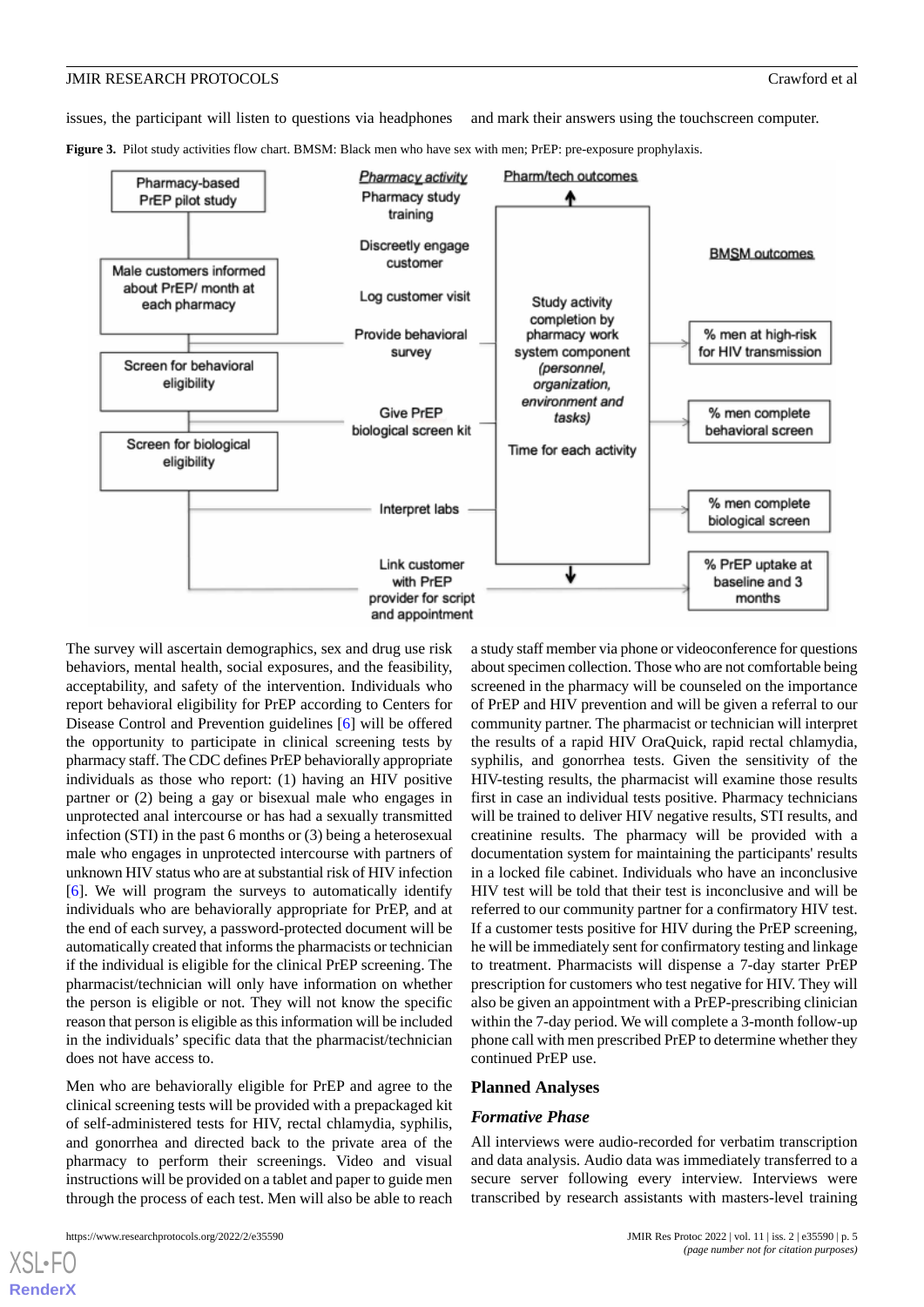in public health and qualitative methods. The research team used a thematic approach [\[36](#page-10-6)] using code lists developed inductively from the literature and deductively from the research objective. The code lists were organized by listing codes, definitions, and example quotes from the transcripts. To enhance intercoder reliability, 2 researchers recoded the same transcripts, refined the code lists, and recoded the transcripts. Once coded, all texts were reviewed to conceptualize the inter-relationship between themes and how they related to the research questions. The research team used MAXQDA Analytics Pro (VERBI Software) for data analysis.

#### *Transitional Pilot Phase*

Exploratory data analysis (EDA) was conducted through data editing using SAS to (1) describe the population of pharmacy patients screened and eligible for PrEP, and (2) examine correlates of willingness to obtain HIV prevention services in the pharmacy. Differences between two means (or medians) were tested using *t* tests or rank tests, and categorical variables will be compared between groups using chi-square tests.

#### *Pilot Phase*

Formation of new variables and collapsing variables will be done when exploring the proportion and correlates of feasibility, acceptance, safety, and PrEP use at baseline and at 3-months among BMSM. EDA will be conducted through data editing using SAS. EDA will include calculation of means, medians, percentages, proportions, standard deviations, and skewness/kurtosis as appropriate. If outliers or nonstandard distributions exist, variable transformations or standardized cut-points in the data will guide the recoding of continuous variables. Externally validated standards will be used to recode the data if possible. The influence of outliers will be assessed and medians (or rank tests) used if required. Differences between two means (or medians) will be tested using *t*tests or rank tests, and categorical variables will be compared between groups using chi-square tests, exact tests, and with 95% confidence intervals to guide interpretation. Correlates of interest include health insurance, sexual behavior, substance use, and HIV testing behavior. Other relevant mediators and confounders will include variables such as previous or consistent access to health care. We plan to separately examine the relationship between each confounder and outcome of interest using *t* tests or rank tests on continuous measures and exact tests on categorized values if categorizations are used. Initial unadjusted comparisons will be made using exact tests. If significant bivariate associations are found, we will incorporate these exposures as covariates using linear regression for continuous variables and logistic regression for binary variables where sample size allows.

### *Results*

#### **Formative Phase**

[Textbox 1](#page-6-0) describes the major findings of the formative interviews for each key stakeholder group. Overall, BMSM, pharmacists, and pharmacy technicians show strong support for pharmacy PrEP delivery. We found important differences between the pharmacist and technician reports that would impact the integration of PrEP into pharmacies. Specifically, pharmacists strongly suggested pharmacy staff training to better support PrEP screening for and dispensing PrEP to patients at high HIV risk, whereas pharmacy technicians highlighted privacy concerns and community support of a pharmacy-based PrEP model.

In the BMSM interviews, we created vignettes to elicit support for pharmacy-based PrEP and asked open-ended questions. The use of the vignette method facilitated increased discussion of sensitive topics and allowed participants to actively participate and place themselves in the hypothetical scenario, which provided greater depth in their responses. For example, participant responses spoke directly to how they would interact with the pharmacist or pharmacy technician and how the pharmacy's physical space would impact their comfort and perceived privacy. In fact, participants highlighted additional features that would enhance their experience and comfort in this setting, such as a PrEP expert who was on staff wearing a pin to highlight that they were the person to speak to if a customer needed more information.

During the BMSM interviews, we also pilot tested the self-administration of an open-source, electronic social network data collection software, Network Canvas. We used the think aloud method, which is a robust and flexible research technique used to perform usability testing by gathering qualitative information from participants on their cognitive process while completing the interview. Our results suggest that participants were willing to use Network Canvas and found it to be feasible and generally easy to use. However, the sociogram feature, which captures data on the complete social network, required the most instruction for participants. While participants believed that the design of Network Canvas was easy to understand, they had suggestions for improvement, including more intuitive forward buttons with labels noting which was the next step. They suggested the inclusion of a brief tutorial before allowing participants to complete the social network inventory on their own. They also noted a need for features and tools to be consistent on each data collection page to improve the application's intuitiveness.

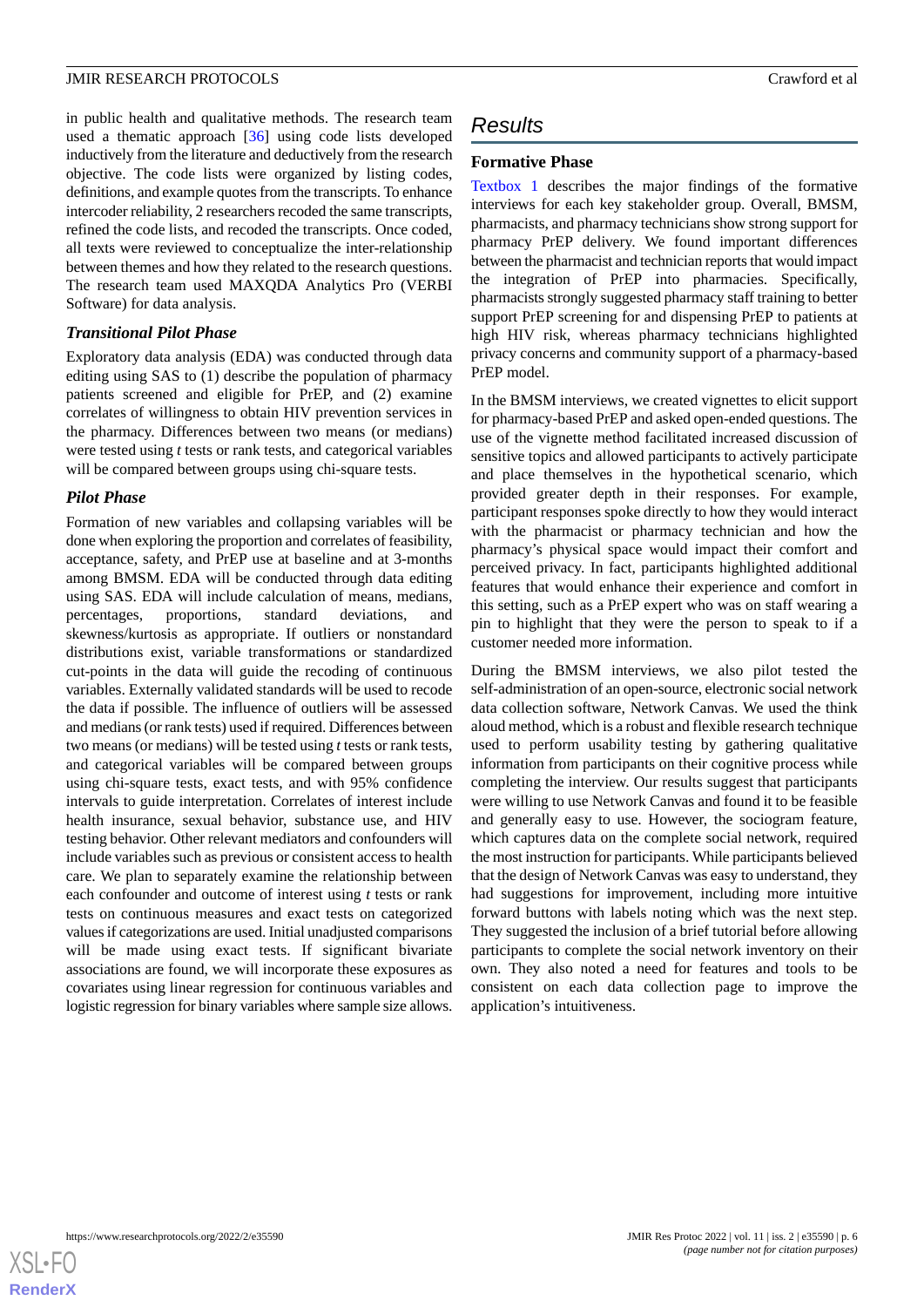<span id="page-6-0"></span>Textbox 1. Data collection from BMSM, pharmacists, and pharmacy technicians. BMSM: Black men who have sex with men; PrEP: pre-exposure prophylaxis.

#### BMSM:

- Strong support of pharmacy PrEP delivery model.
- Men frequently made frequent purchases and obtained prescriptions and some health services at pharmacies.
- Some men had pre-existing relationships and trust for pharmacy staff.
- Men found pharmacies to be conveniently located and more accessible in their neighborhoods.
- Privacy, confidentiality, and specialized training in HIV and PrEP were important for being comfortable engaging in HIV prevention services.

Pharmacists:

- Strong support of pharmacy PrEP delivery model.
- High levels of comfort providing HIV prevention services, including HIV and STI testing, were reported.
- Increased training for pharmacists and pharmacy staff is needed to help counsel patients.
- Existing infrastructure (eg, relationships with physicians and HIV community organizations, ability to work through payment programs) would support pharmacy PrEP delivery.
- High willingness to make additional structural changes (eg, signage, electronic tablets, off-site training) to promote PrEP delivery.

Pharmacy technicians:

- Strong support of pharmacy PrEP delivery model.
- Strong willingness to obtain HIV prevention and PrEP training, including HIV testing training.
- Increased training for pharmacists and pharmacy staff is needed to help counsel patients.
- Pharmacy technicians are responsible for a number of tasks that could also support PrEP delivery (ie, provision of health and payment information to the patient, prescription and vaccination preparation, etc).
- There are important limitations on the scope of services technicians are allowed to perform (eg, vaccination administration).

#### **Transitional Pilot Phase**

During the transitional pilot phase, 406 individuals completed a 10-question screening survey. Of those, we identified 81 (19.9%) individuals who would have been eligible for the pilot phase based on engaging in high-risk behaviors that would deem them eligible for PrEP. Among this group, 34 (42%) were

eligible based upon reported injection drug use with or without risky sexual behaviors, and 47 (58%) were eligible based upon sex risk behaviors alone [\(Table 1](#page-7-0)). Most individuals in the sample (50/81, 63%) made US \$20,000 or fewer in the past 12 months. Almost half (35/81, 43%) reported ever being homeless, with 17 (20.9%) individuals reporting being homeless in the past 6 months.

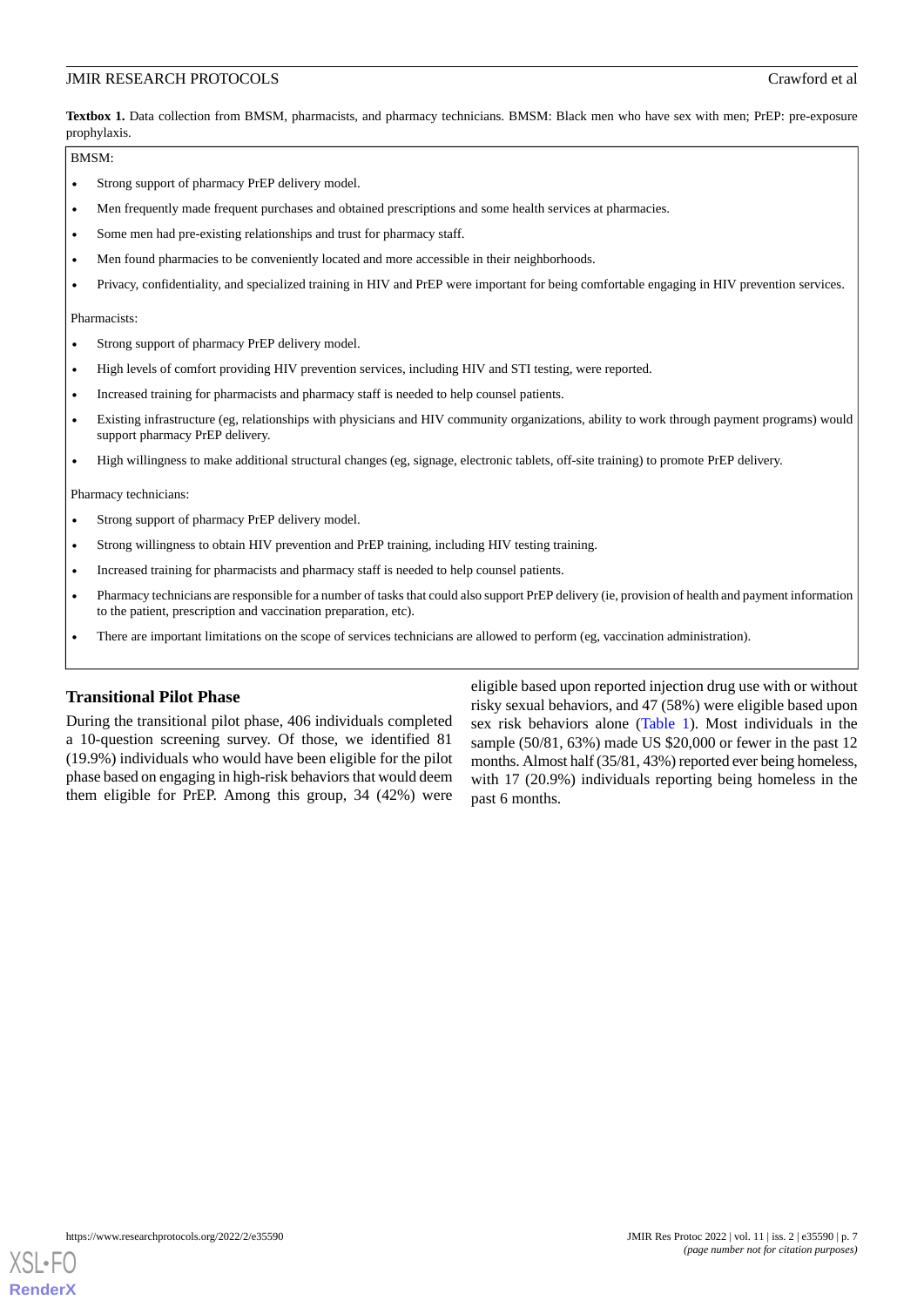<span id="page-7-0"></span>**Table 1.** Socio-demographics of the transitional pilot phase study population by injection drug use with or without risky sexual behaviors.

|                                                   |                                       | Total $(N=81)$ | Injection drug use with or without sex risk $(N=34)$ Sex risk only $(N=47)$ |            |
|---------------------------------------------------|---------------------------------------|----------------|-----------------------------------------------------------------------------|------------|
|                                                   | Age (years), median (IQR)             | 31 (28-32)     | $30(27-32)$                                                                 | $31(2-33)$ |
| Sex, $n$ $(\%)$                                   |                                       |                |                                                                             |            |
|                                                   | Male                                  | 79 (97.5)      | 32(94.1)                                                                    | 47(100.0)  |
|                                                   | Female                                | 2(2.5)         | 2(5.9)                                                                      | 0(0.0)     |
|                                                   | Race/ethnicity, n (%)                 |                |                                                                             |            |
|                                                   | Hispanic, Latino, or Spanish          | 34(42.0)       | 24(70.6)                                                                    | 10(21.3)   |
|                                                   | <b>Black or African American</b>      | 17(21.0)       | 12(35.3)                                                                    | 5(10.6)    |
|                                                   | White                                 | 47 (58.0)      | 15(44.1)                                                                    | 32(68.1)   |
| Marital status, n (%)                             |                                       |                |                                                                             |            |
|                                                   | Single, never married                 | 39(48.1)       | 16(47.1)                                                                    | 23 (48.9)  |
|                                                   | Married, or in a domestic partnership | 16(19.8)       | 7(20.6)                                                                     | 9(19.1)    |
|                                                   | Divorced, separated, or widowed       | 12(14.8)       | 10(29.4)                                                                    | 2(4.3)     |
|                                                   | Prefer not to answer                  | 14(17.3)       | 1(2.9)                                                                      | 13(27.7)   |
| Highest level of school completed, n (%)          |                                       |                |                                                                             |            |
|                                                   | Less than a college degree            | 24(29.6)       | 15(44.1)                                                                    | 9(19.1)    |
|                                                   | College degree or greater             | 57 (70.4)      | 19(55.9)                                                                    | 38 (80.9)  |
| Total legal income in past 12 months (USD), n (%) |                                       |                |                                                                             |            |
|                                                   | $\leq$ \$20,000                       | 50(63.3)       | 18 (52.9)                                                                   | 32(71.1)   |
|                                                   | $>$ \$20,000                          | 29(36.7)       | 16(47.1)                                                                    | 13 (28.9)  |
| Housing history, n (%)                            |                                       |                |                                                                             |            |
|                                                   | Ever been homeless                    | 35(43.2)       | 13(38.2)                                                                    | 22(46.8)   |
|                                                   | Homeless in past 6 months             | 17(48.6)       | 4(30.8)                                                                     | 13(59.1)   |

#### **Pilot Phase**

No preliminary results are available.

### *Discussion*

Pharmacies have proven to be a feasible source for offering PrEP for WMSM [[5,](#page-8-6)[29\]](#page-9-14) but have failed to reach the most at-risk, vulnerable population—BMSM [\[5](#page-8-6)]. Our preliminary data indicate that directing pharmacy-based services to communities with a high baseline HIV prevalence could reach individuals at high risk for HIV transmission. State regulations limit pharmacists' ability to screen and prescribe PrEP in 21 states, so many pharmacies use nurse practitioners (NPs) to administer PrEP programs [\[29](#page-9-14)]. But pharmacies in low-income, underserved neighborhoods often lack NPs. Thus, we have designed a multilevel intervention that does not solely rely on pharmacists or NPs to screen BMSM for PrEP. The pilot test of this model will determine the feasibility and acceptability of these procedures in the pharmacy environment. Our ability to increase PrEP access and uptake with pharmacy-delivered services could substantially reduce HIV incidence and racial inequities in HIV.

This study will shift the current paradigm of HIV prevention service delivery for BMSM in three critical ways. First, the proposed model will be developed such that pharmacy PrEP

[XSL](http://www.w3.org/Style/XSL)•FO **[RenderX](http://www.renderx.com/)**

delivery could be achievable for most pharmacists in the US who currently lack the pharmacy-level resources to screen men for PrEP. Second, the proposed research employs a multilevel approach to pharmacy PrEP delivery that assesses not only the population receiving PrEP (BMSM) but also the pharmacy staff who are critical to disseminating PrEP. Evaluation of this model from the targeted population and pharmacy perspective is critical as many pharmacy-based studies have already shown important effects on HIV prevention outcomes among the targeted population, but none have been sustained beyond the study time frame [[5](#page-8-6)[,19](#page-9-8),[21,](#page-9-15)[22,](#page-9-9)[25](#page-9-12)[-28](#page-9-13)]. Evaluation of each of the pharmacy factors will be guided by SEIPS, a model that is anchored in the industrial engineering subspecialty of human factors but new to public health and behavioral sciences. Given that the model is designed to optimize the system around a given individual (here, BMSM), it can help to identify key barriers and processes that care impair their ability to access PrEP. Hence, the study findings will provide a much-needed understanding of how to incorporate and sustain expanded services by characterizing specific breaks within the pharmacy work system that promote or weaken pharmacy PrEP delivery. Third, to efficiently screen for PrEP eligibility, we will use HIV and STI self-testing kits in a pharmacy—rather than a clinical or home setting [[37,](#page-10-7)[38](#page-10-8)]. This has the secondary benefit of increasing HIV testing.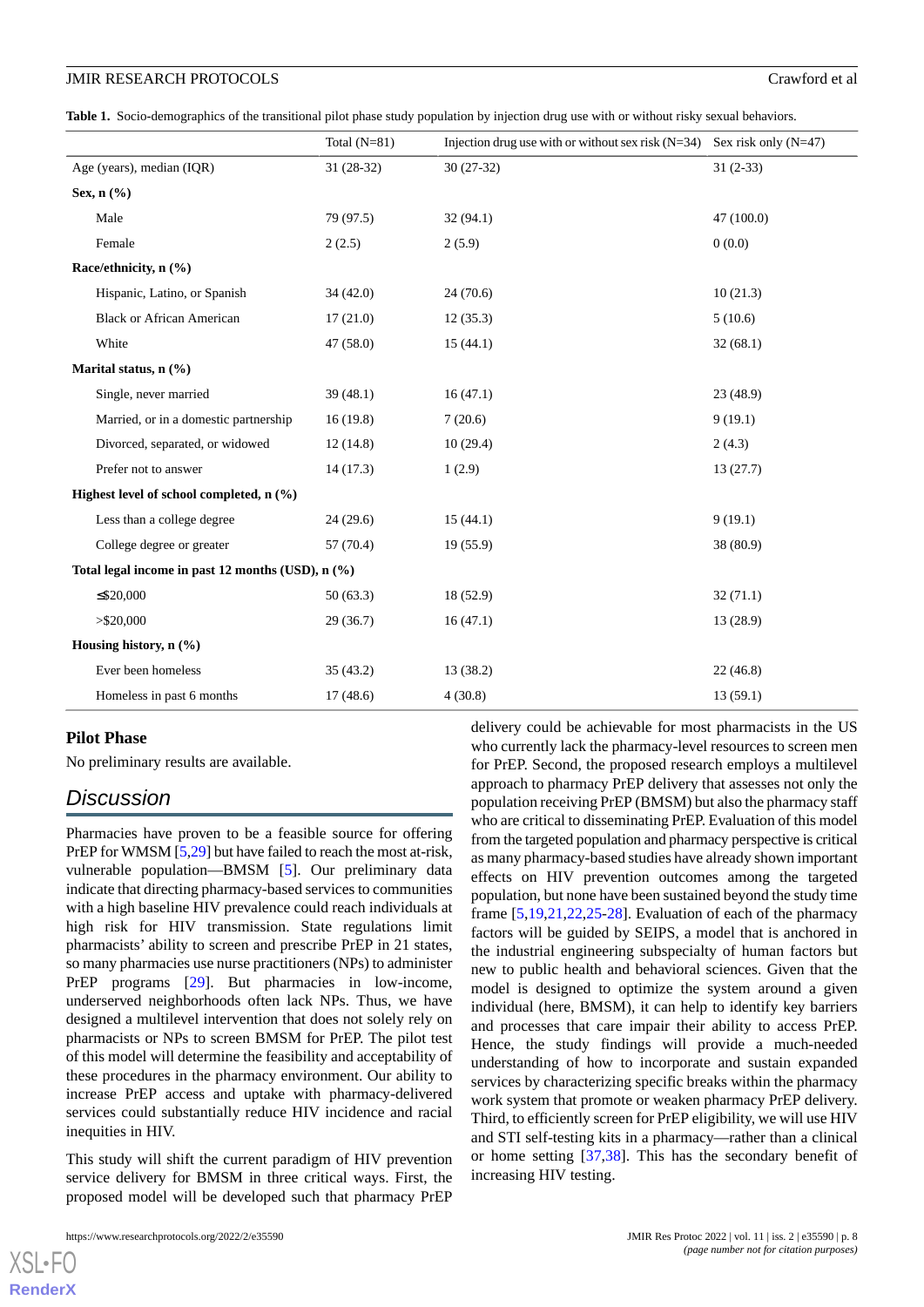We acknowledge that this study is subject to a number of limitations. First, selection bias may occur if a customer refuses to enter the study, potentially limiting the generalizability of the MSM sample. Given that this study's purpose is to test the feasibility of the intervention, we are not concerned about the lack of generalizability of the sample. However, to roughly assess the potential for this bias for a future efficacy trial, pharmacies will record general demographic data on each customer they engage so that those who refuse materials and study information can be compared to those who enroll in the study. These data will be based on observation of race and age (as opposed to inquiry) so that customers will not be discouraged from pharmacy use. Second, the drawback with targeted neighborhood samples is that they may not be representative of the entire target population (BMSM). Although the study may be limited in external validity, it is a prudent first step in examining this population in terms of determining risk for HIV, willingness to be screened and linked to PrEP, and the feasibility, acceptability, and safety of pharmacies as sites to provide PrEP. Third, social desirability bias may occur in the proposed study, as customer sex and drug risk behaviors will be ascertained through self-report. The use of electronic surveys has been shown to improve validity by minimizing invalid reports, such as socially desirable answers, and by ordering

questions in a manner that will aid in recall. Additionally, including logic checks in the survey that prevent a respondent from proceeding on the electronic system if their responses are inconsistent can reduce invalid reporting [[39\]](#page-10-9). Participants who consistently contradict themselves in survey responses will be excluded from these analyses. Fourth, we may have insufficient power to adequately detect differences in our primary outcome, given these differences exist. Due to the lack of published (or preliminary) data available to provide evidence of expanded pharmacy services for BMSM, this study will provide preliminary estimates for future efficacy studies. So, it is critical to note that the main goal of this protocol is to first determine if pharmacies can manage a PrEP delivery system for this vulnerable population. This will provide critical information as to whether or not this program can be scaled up, translated, and sustained at a community level.

The contribution of the proposed research is expected to be a sustainable, pharmacy PrEP delivery model that can be implemented without regulatory barriers to increase PrEP access in low-income, underserved neighborhoods for BMSM who have the highest need. This contribution will be significant because it will lay the foundation for making PrEP available in pharmacies specifically for populations that are disconnected from HIV prevention resources.

#### **Acknowledgments**

We would like to thank the participants, pharmacists, and pharmacy technicians for their time and engagement in study activities. We would also like to acknowledge the National Institute of Mental Health for its support under award number R34MH119007.

#### **Conflicts of Interest**

AJS consults for Merck. The other authors have no conflicts to declare.

#### **Multimedia Appendix 1**

<span id="page-8-0"></span>Peer review summary from the National Institute of Health. [[PDF File \(Adobe PDF File\), 156 KB](https://jmir.org/api/download?alt_name=resprot_v11i2e35590_app1.pdf&filename=b35569e575e6908817f18f44077a3e12.pdf)-[Multimedia Appendix 1\]](https://jmir.org/api/download?alt_name=resprot_v11i2e35590_app1.pdf&filename=b35569e575e6908817f18f44077a3e12.pdf)

#### <span id="page-8-1"></span>**References**

- <span id="page-8-2"></span>1. Centers FDC. HIV Surveillance Report. Vol 32. URL:<http://www.cdc.gov/hiv/library/reports/hiv-surveillance.html> [accessed 2021-09-15]
- <span id="page-8-3"></span>2. Hall HI, Song R, Tang T, An Q, Prejean J, Dietz P, et al. HIV Trends in the United States: Diagnoses and Estimated Incidence. JMIR Public Health Surveill 2017 Feb 03;3(1):e8 [\[FREE Full text\]](http://publichealth.jmir.org/2017/1/e8/) [doi: [10.2196/publichealth.7051\]](http://dx.doi.org/10.2196/publichealth.7051) [Medline: [28159730](http://www.ncbi.nlm.nih.gov/entrez/query.fcgi?cmd=Retrieve&db=PubMed&list_uids=28159730&dopt=Abstract)]
- <span id="page-8-6"></span>3. The Georgia Department of Public Health HIV/AIDS Epidemiology Section. HIV Surveillance Summary, Georgia 2019. URL: <https://dph.georgia.gov/data-fact-sheet-summaries> [accessed 2021-09-15]
- <span id="page-8-4"></span>4. Paltiel A, Freedberg K, Scott C, Schackman B, Losina E, Wang B, et al. HIV preexposure prophylaxis in the United States: impact on lifetime infection risk, clinical outcomes, and cost-effectiveness. Clin Infect Dis 2009 Mar 15;48(6):806-815 [[FREE Full text](http://europepmc.org/abstract/MED/19193111)] [doi: [10.1086/597095\]](http://dx.doi.org/10.1086/597095) [Medline: [19193111](http://www.ncbi.nlm.nih.gov/entrez/query.fcgi?cmd=Retrieve&db=PubMed&list_uids=19193111&dopt=Abstract)]
- <span id="page-8-5"></span>5. Tung E, Thomas A, Eichner A, Shalit P. Feasibility of a pharmacist-run HIV PrEP clinic in a community pharmacy setting. 2017 Presented at: Conference on Retroviruses and Opportunistic Infections; February 13-16, 2017; Seattle, Washington URL: <https://www.croiconference.org/abstract/feasibility-pharmacist-run-hiv-prep-clinic-community-pharmacy-setting/>
- 6. Centers FDCAP. Preexposure Prophylaxis for the Prevention of HIV Infection in the United States 2017 Update: A Clinical Practice Guideline. Atlanta, Georgia: US Public Health Service; Mar 2018:1-77.
- 7. Fallon SA, Park JN, Ogbue CP, Flynn C, German D. Awareness and Acceptability of Pre-exposure HIV Prophylaxis Among Men Who have Sex with Men in Baltimore. AIDS Behav 2016 Nov 21;21(5):1268-1277. [doi: [10.1007/s10461-016-1619-z\]](http://dx.doi.org/10.1007/s10461-016-1619-z) [Medline: [27873081](http://www.ncbi.nlm.nih.gov/entrez/query.fcgi?cmd=Retrieve&db=PubMed&list_uids=27873081&dopt=Abstract)]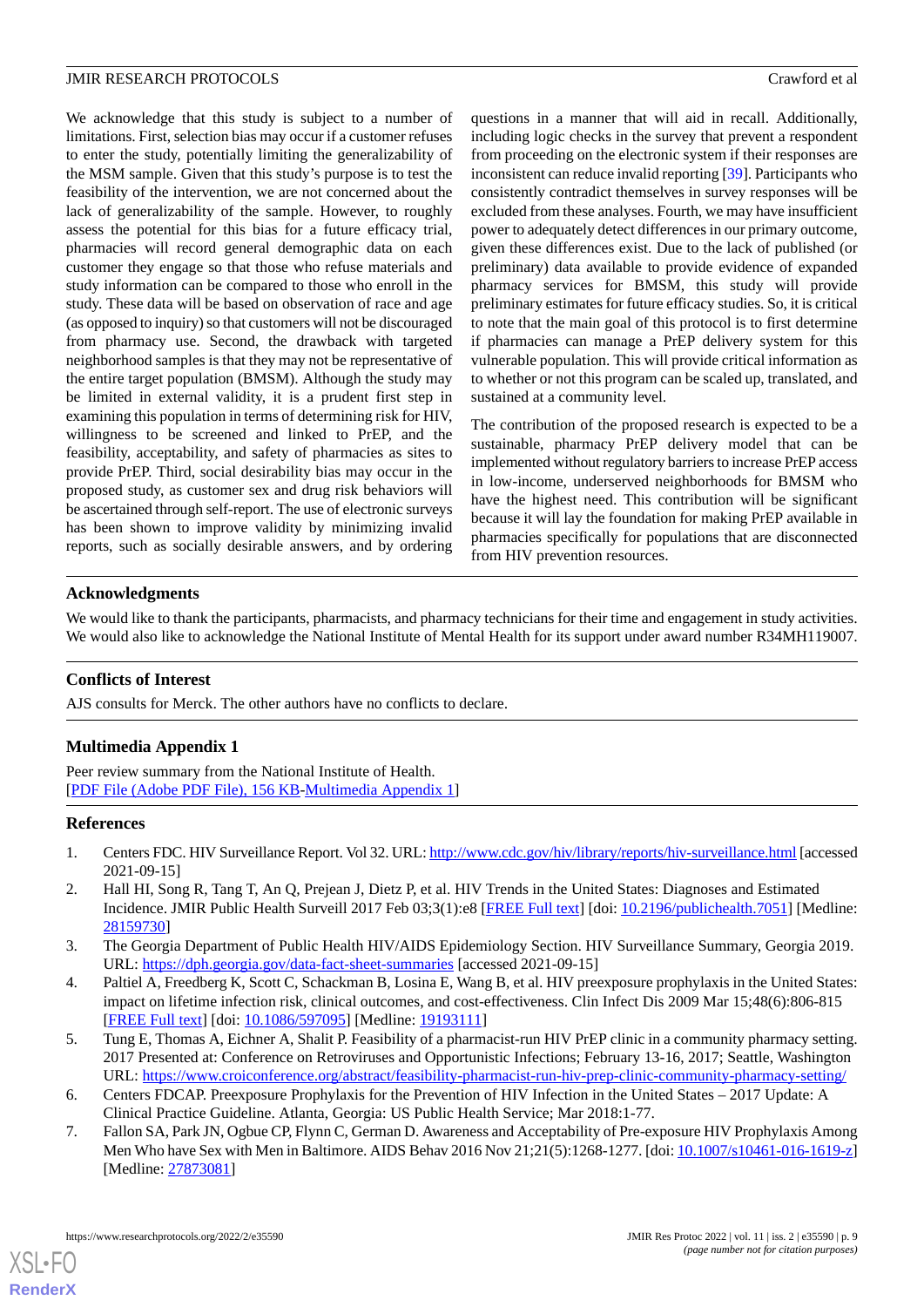- <span id="page-9-0"></span>8. Lelutiu-Weinberger C, Golub SA. Enhancing PrEP Access for Black and Latino Men Who Have Sex With Men. J Acquir Immune Defic Syndr 2016 Dec 15;73(5):547-555 [[FREE Full text](http://europepmc.org/abstract/MED/27454250)] [doi: [10.1097/QAI.0000000000001140\]](http://dx.doi.org/10.1097/QAI.0000000000001140) [Medline: [27454250](http://www.ncbi.nlm.nih.gov/entrez/query.fcgi?cmd=Retrieve&db=PubMed&list_uids=27454250&dopt=Abstract)]
- <span id="page-9-1"></span>9. Bush S, Magnuson D, Rawlings M, Hawkins T, McCallister S, Mera GR. Racial Characteristics of FTC/TDF for Pre-exposure Prophylaxis (PrEP) Users in the US. 2016 Presented at: ASM Microbe / ICAAC; June 16-20, 2016; Boston, Massachusetts URL: [https://www.natap.org/2016/HIV/062216\\_02.htm](https://www.natap.org/2016/HIV/062216_02.htm)
- <span id="page-9-3"></span><span id="page-9-2"></span>10. Roemer M. The Uninsured in America, First Part of 2012: Estimates for the US Civilian Noninstitutionalized Population under Age 65. Statistical Brief (Medical Expenditure Panel Survey (US)). Rockville, Maryland: Agency for Healthcare Research and Quality URL: [https://www.meps.ahrq.gov/data\\_files/publications/st422/stat422.shtml](https://www.meps.ahrq.gov/data_files/publications/st422/stat422.shtml) [accessed 2021-09-09]
- <span id="page-9-4"></span>11. Kass N, Flynn C, Jacobson L, Chmiel JS, Bing EG. Effect of Race on Insurance Coverage and Health Service Use for HIV-Infected Gay Men. Journal of Acquired Immune Deficiency Syndromes and Human Retrovirology 1999;20(1):85-92. [doi: [10.1097/00042560-199901010-00013\]](http://dx.doi.org/10.1097/00042560-199901010-00013)
- <span id="page-9-5"></span>12. Gilead Sciences Incorporated. How can you get help paying for TRUVADA for PrEP?. 2017. URL: [https://www.truvada.com/](https://www.truvada.com/how-to-get-truvada-for-prep/truvada-cost) [how-to-get-truvada-for-prep/truvada-cost](https://www.truvada.com/how-to-get-truvada-for-prep/truvada-cost) [accessed 2021-09-15]
- 13. Cahill S, Taylor SW, Elsesser SA, Mena L, Hickson D, Mayer KH. Stigma, medical mistrust, and perceived racism may affect PrEP awareness and uptake in black compared to white gay and bisexual men in Jackson, Mississippi and Boston, Massachusetts. AIDS Care 2017 Nov; 29(11): 1351-1358 [\[FREE Full text\]](http://europepmc.org/abstract/MED/28286983) [doi: [10.1080/09540121.2017.1300633\]](http://dx.doi.org/10.1080/09540121.2017.1300633) [Medline: [28286983](http://www.ncbi.nlm.nih.gov/entrez/query.fcgi?cmd=Retrieve&db=PubMed&list_uids=28286983&dopt=Abstract)]
- 14. Eaton LA, Kalichman SC, Price D, Finneran S, Allen A, Maksut J. Stigma and Conspiracy Beliefs Related to Pre-exposure Prophylaxis (PrEP) and Interest in Using PrEP Among Black and White Men and Transgender Women Who Have Sex with Men. AIDS Behav 2017 Jan 20;21(5):1236-1246. [doi: [10.1007/s10461-017-1690-0](http://dx.doi.org/10.1007/s10461-017-1690-0)]
- 15. Buot MG, Docena JP, Ratemo BK, Bittner MJ, Burlew JT, Nuritdinov AR, et al. Beyond Race and Place: Distal Sociological Determinants of HIV Disparities. PLoS ONE 2014 Apr 17;9(4):e91711. [doi: [10.1371/journal.pone.0091711\]](http://dx.doi.org/10.1371/journal.pone.0091711)
- <span id="page-9-6"></span>16. Vaughan AS, Rosenberg E, Shouse RL, Sullivan PS. Connecting Race and Place: A County-Level Analysis of White, Black, and Hispanic HIV Prevalence, Poverty, and Level of Urbanization. Am J Public Health 2014 Jul;104(7):e77-e84. [doi: [10.2105/ajph.2014.301997](http://dx.doi.org/10.2105/ajph.2014.301997)]
- <span id="page-9-8"></span><span id="page-9-7"></span>17. Dasgupta S, Kramer MR, Rosenberg ES, Sanchez TH, Sullivan PS. Spatial Accessibility to HIV Providers in Atlanta, Georgia. AIDS Res Hum Retroviruses 2015 May;31(5):473-474. [doi: [10.1089/aid.2014.0365](http://dx.doi.org/10.1089/aid.2014.0365)] [Medline: [25844663](http://www.ncbi.nlm.nih.gov/entrez/query.fcgi?cmd=Retrieve&db=PubMed&list_uids=25844663&dopt=Abstract)]
- 18. Gebhart F. Provider status: Keep the pressure on lawmakers and push for payment. Drug Topics. 2016. URL: [http://drugtopics.](http://drugtopics.modernmedicine.com/drug-topics/news/provider-status) [modernmedicine.com/drug-topics/news/provider-status](http://drugtopics.modernmedicine.com/drug-topics/news/provider-status) [accessed 2021-09-15]
- 19. Lewis CF, Rivera AV, Crawford ND, DeCuir J, Amesty S. Pharmacy-randomized intervention delivering HIV prevention services during the syringe sale to people who inject drugs in New York City. Drug and Alcohol Dependence 2015 Aug;153:72-77. [doi: [10.1016/j.drugalcdep.2015.06.006\]](http://dx.doi.org/10.1016/j.drugalcdep.2015.06.006)
- <span id="page-9-15"></span>20. Fuller CM, Galea S, Caceres W, Blaney S, Sisco S, Vlahov D. Multilevel Community-Based Intervention to Increase Access to Sterile Syringes Among Injection Drug Users Through Pharmacy Sales in New York City. Am J Public Health 2007 Jan;97(1):117-124. [doi: [10.2105/ajph.2005.069591](http://dx.doi.org/10.2105/ajph.2005.069591)]
- <span id="page-9-10"></span><span id="page-9-9"></span>21. Crawford ND, Amesty S, Rivera AV, Harripersaud K, Turner A, Fuller CM. Randomized, Community-Based Pharmacy Intervention to Expand Services Beyond Sale of Sterile Syringes to Injection Drug Users in Pharmacies in New York City. Am J Public Health 2013 Sep;103(9):1579-1582. [doi: [10.2105/ajph.2012.301178\]](http://dx.doi.org/10.2105/ajph.2012.301178)
- <span id="page-9-11"></span>22. Crawford ND, Amesty S, Rivera AV, Harripersaud K, Turner A, Fuller CM. Community Impact of Pharmacy-Randomized Intervention to Improve Access to Syringes and Services for Injection Drug Users. Health Educ Behav 2014 Apr 10;41(4):397-405. [doi: [10.1177/1090198114529131\]](http://dx.doi.org/10.1177/1090198114529131)
- <span id="page-9-12"></span>23. Rosenbluth SA, Madhavan SS, Borker RD, Maine LL. Experience: Pharmacy Immunization Partnerships: A Rural Model. J Am Pharm Assoc 2001 Jan;41(1):100-107. [doi: [10.1016/s1086-5802\(16\)31210-4](http://dx.doi.org/10.1016/s1086-5802(16)31210-4)]
- 24. Joyce A, Berbatis C, Sunderland V, Dhaliwal S. Analysis of primary prevention services for cardiovascular disease in Australia's community pharmacies. Aust N Z J Public Health 2007;31(6):516-519. [doi: [10.1111/j.1753-6405.2007.00135.x\]](http://dx.doi.org/10.1111/j.1753-6405.2007.00135.x)
- 25. Amesty S, Crawford ND, Nandi V, Perez-Figueroa R, Rivera A, Sutton M, et al. Evaluation of Pharmacy-Based HIV Testing in a High-Risk New York City Community. AIDS Patient Care and STDs 2015 Aug;29(8):437-444. [doi: [10.1089/apc.2015.0017\]](http://dx.doi.org/10.1089/apc.2015.0017)
- <span id="page-9-14"></span><span id="page-9-13"></span>26. Crawford ND, Dean T, Rivera AV, Guffey T, Amesty S, Rudolph A, et al. Pharmacy Intervention to Improve HIV Testing Uptake Using a Comprehensive Health Screening Approach. Public Health Rep 2016 Jan 01;131(1\_suppl):139-146. [doi: [10.1177/00333549161310s116\]](http://dx.doi.org/10.1177/00333549161310s116)
- 27. Darin KM, Klepser ME, Klepser DE, Klepser SA, Reeves A, Young M, et al. Pharmacist-provided rapid HIV testing in two community pharmacies. J Am Pharm Assoc 2015;55(1):81-88. [doi: [10.1331/JAPhA.2015.14070\]](http://dx.doi.org/10.1331/JAPhA.2015.14070) [Medline: [25415222\]](http://www.ncbi.nlm.nih.gov/entrez/query.fcgi?cmd=Retrieve&db=PubMed&list_uids=25415222&dopt=Abstract)
- 28. Lecher SL, Shrestha RK, Botts LW, Alvarez J, Moore JH, Thomas V, et al. Cost analysis of a novel HIV testing strategy in community pharmacies and retail clinics. J Am Pharm Assoc 2015 Sep;55(5):488-492. [doi: [10.1331/japha.2015.150630\]](http://dx.doi.org/10.1331/japha.2015.150630)
- 29. Deam J. Walgreens STD tests will "expand our troops" in battle against infections. Chron. 2017 Apr 18. URL: [https://www.](https://www.chron.com/business/medical/article/Houston-Walgreens-will-begin-testing-for-STDS-11080632.php,) [chron.com/business/medical/article/Houston-Walgreens-will-begin-testing-for-STDS-11080632.php,](https://www.chron.com/business/medical/article/Houston-Walgreens-will-begin-testing-for-STDS-11080632.php,) [accessed 2021-09-15]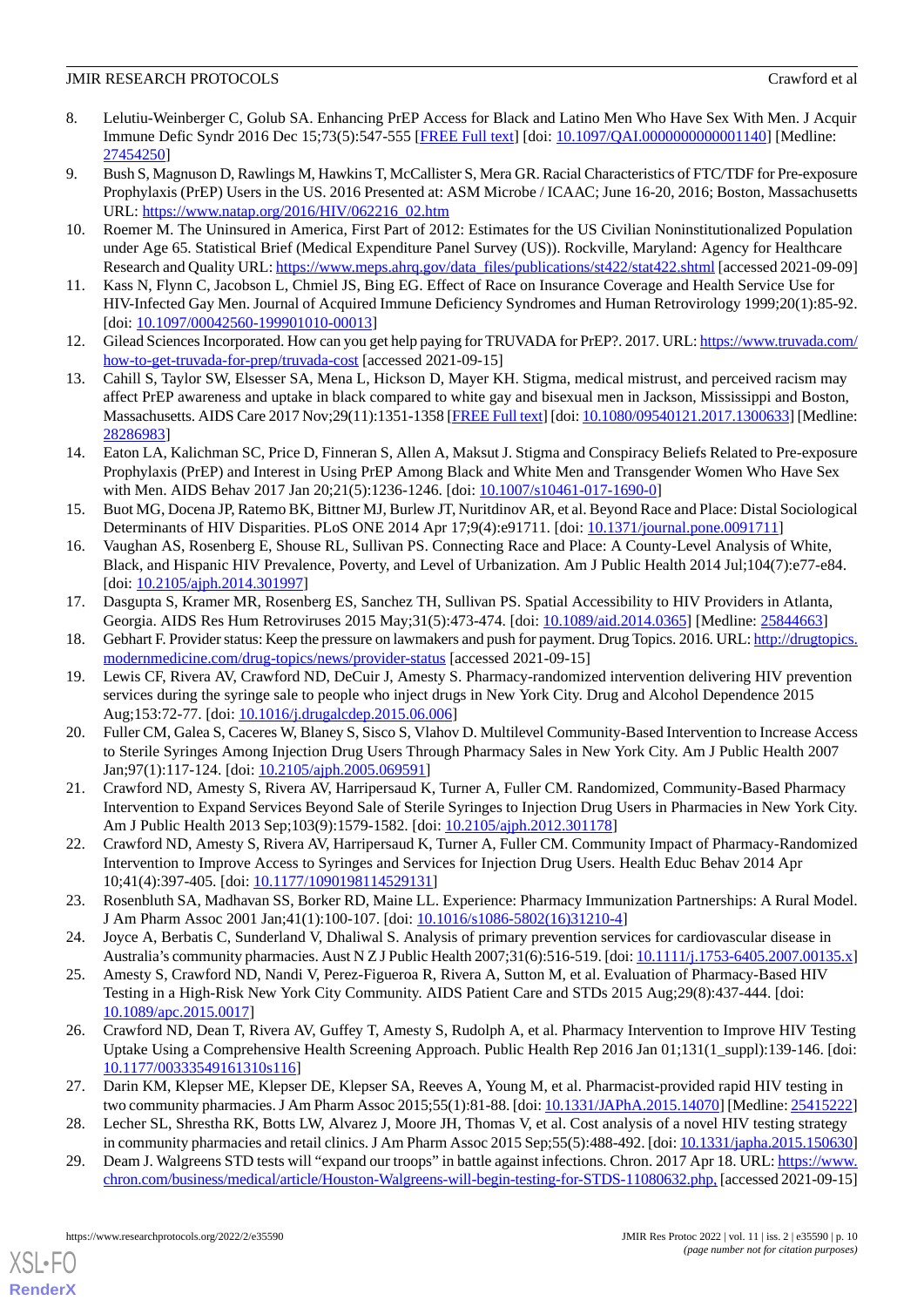- <span id="page-10-0"></span>30. National HIV Community Partnership. Greater Than AIDS. URL: [https://www.greaterthan.org/](https://www.greaterthan.org/get-tested-with-greater-than-aids-walgreens/) [get-tested-with-greater-than-aids-walgreens/](https://www.greaterthan.org/get-tested-with-greater-than-aids-walgreens/) [accessed 2021-09-13]
- <span id="page-10-1"></span>31. Zhao A, Dangerfield DT, Nunn A, Patel R, Farley JE, Ugoji CC, et al. Pharmacy-Based Interventions to Increase Use of HIV Pre-exposure Prophylaxis in the United States: A Scoping Review. AIDS Behav 2021 Oct 20:1-16. [doi: [10.1007/s10461-021-03494-4\]](http://dx.doi.org/10.1007/s10461-021-03494-4) [Medline: [34669062\]](http://www.ncbi.nlm.nih.gov/entrez/query.fcgi?cmd=Retrieve&db=PubMed&list_uids=34669062&dopt=Abstract)
- <span id="page-10-3"></span><span id="page-10-2"></span>32. Crawford ND, Josma D, Morris J, Hopkins R, Young HN. Pharmacy-based pre-exposure prophylaxis support among pharmacists and men who have sex with men. J Am Pharm Assoc 2020 Jul;60(4):602-608. [doi: [10.1016/j.japh.2019.12.003](http://dx.doi.org/10.1016/j.japh.2019.12.003)]
- <span id="page-10-4"></span>33. Sullivan PS, Woodyatt C, Koski C, Pembleton E, McGuinness P, Taussig J, et al. A Data Visualization and Dissemination Resource to Support HIV Prevention and Care at the Local Level: Analysis and Uses of the AIDSVu Public Data Resource. J Med Internet Res 2020 Oct 23;22(10):e23173. [doi: [10.2196/23173\]](http://dx.doi.org/10.2196/23173)
- <span id="page-10-5"></span>34. Carayon P, Wooldridge A, Hoonakker P, Hundt AS, Kelly MM. SEIPS 3.0: Human-centered design of the patient journey for patient safety. Applied Ergonomics 2020 Apr;84:103033. [doi: [10.1016/j.apergo.2019.103033\]](http://dx.doi.org/10.1016/j.apergo.2019.103033) [Medline: [31987516](http://www.ncbi.nlm.nih.gov/entrez/query.fcgi?cmd=Retrieve&db=PubMed&list_uids=31987516&dopt=Abstract)]
- <span id="page-10-6"></span>35. Unertl KM, Weinger MB, Johnson KB, Lorenzi NM. Describing and modeling workflow and information flow in chronic disease care. J Am Med Inform Assoc 2009;16(6):826-836 [[FREE Full text](http://jamia.oxfordjournals.org/cgi/pmidlookup?view=long&pmid=19717802)] [doi: [10.1197/jamia.M3000](http://dx.doi.org/10.1197/jamia.M3000)] [Medline: [19717802](http://www.ncbi.nlm.nih.gov/entrez/query.fcgi?cmd=Retrieve&db=PubMed&list_uids=19717802&dopt=Abstract)]
- <span id="page-10-7"></span>36. Maguire M, Delahunt B. Doing a thematic analysis: A practical, step-by-step guide for learning and teaching scholars. All Irel J High Educ 2017;9(3).
- <span id="page-10-8"></span>37. Guerry SL, Bauer HM, Packel L, Samuel M, Chow J, Rhew M, et al. Chlamydia screening and management practices of primary care physicians and nurse practitioners in California. J Gen Intern Med 2005 Dec;20(12):1102-1107. [doi: [10.1111/j.1525-1497.2005.00240.x\]](http://dx.doi.org/10.1111/j.1525-1497.2005.00240.x)
- <span id="page-10-9"></span>38. Wayal S, Llewellyn C, Smith H, Hankins M, Phillips A, Richardson D, et al. Self-sampling for oropharyngeal and rectal specimens to screen for sexually transmitted infections: acceptability among men who have sex with men. Sex Transm Infect 2009 Feb 01;85(1):60-64. [doi: [10.1136/sti.2008.032193](http://dx.doi.org/10.1136/sti.2008.032193)]
- 39. Guest JL, Adam E, Lucas IL, Chandler CJ, Filipowicz R, Luisi N, et al. Methods for Authenticating Participants in Fully Web-Based Mobile App Trials from the iReach Project: Cross-sectional Study. JMIR mHealth uHealth 2021 Aug 31;9(8):e28232 [\[FREE Full text](https://mhealth.jmir.org/2021/8/e28232/)] [doi: [10.2196/28232\]](http://dx.doi.org/10.2196/28232) [Medline: [34463631\]](http://www.ncbi.nlm.nih.gov/entrez/query.fcgi?cmd=Retrieve&db=PubMed&list_uids=34463631&dopt=Abstract)

#### **Abbreviations**

**BMSM:** Black men who have sex with men **CDC:** Centers for Disease Control and Prevention **EDA:** exploratory data analysis **MSM:** men who have sex with men **NP:** nurse practitioners **PrEP:** pre-exposure prophylaxis **SEIPS:** systems engineering initiative for patient safety **STI:** sexually transmitted infections **WMSM:** White men who have sex with men

*Edited by T Derrick; This paper was peer reviewed by: BSPH - Behavioral and Social Science Approaches to Preventing HIV/AIDS Study Section - Center for Scientific Review (National Institutes of Health, USA). See the Multimedia Appendix for the peer-review report; Submitted 17.12.21; accepted 24.12.21; published 09.02.22.*

*Please cite as:*

*Crawford ND, Harrington KRV, Alohan DI, Sullivan PS, Holland DP, Klepser DG, Quamina A, Siegler AJ, Young HN Integrating and Disseminating Pre-Exposure Prophylaxis (PrEP) Screening and Dispensing for Black Men Who Have Sex With Men in Atlanta, Georgia: Protocol for Community Pharmacies JMIR Res Protoc 2022;11(2):e35590 URL: <https://www.researchprotocols.org/2022/2/e35590> doi: [10.2196/35590](http://dx.doi.org/10.2196/35590)*

*PMID:*

[XSL](http://www.w3.org/Style/XSL)•FO **[RenderX](http://www.renderx.com/)**

©Natalie D Crawford, Kristin R V Harrington, Daniel I Alohan, Patrick S Sullivan, David P Holland, Donald G Klepser, Alvan Quamina, Aaron J Siegler, Henry N Young. Originally published in JMIR Research Protocols (https://www.researchprotocols.org), 09.02.2022. This is an open-access article distributed under the terms of the Creative Commons Attribution License (https://creativecommons.org/licenses/by/4.0/), which permits unrestricted use, distribution, and reproduction in any medium, provided the original work, first published in JMIR Research Protocols, is properly cited. The complete bibliographic information,